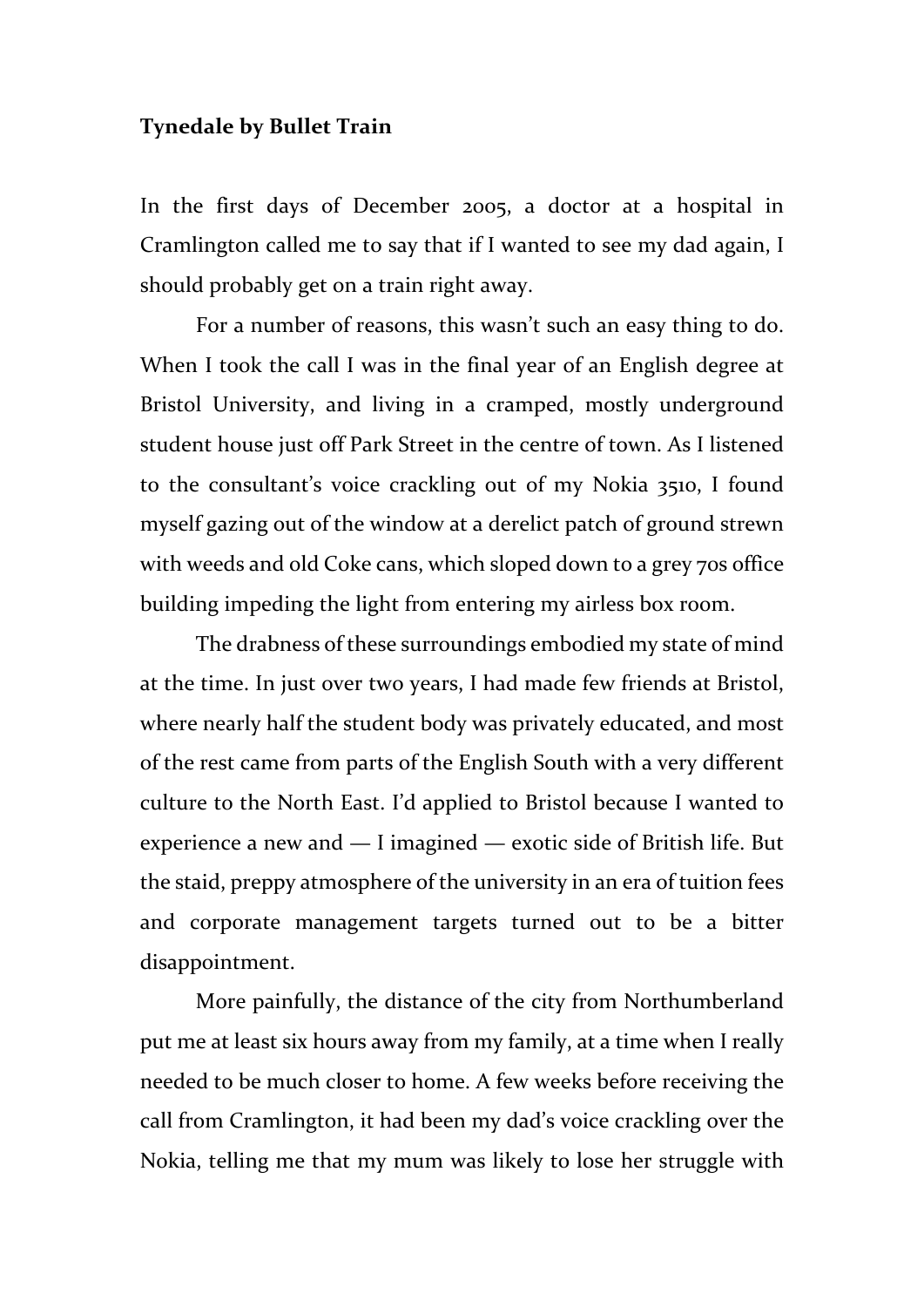breast cancer very soon. Not really knowing what to do or where to be, I had returned to Bristol from the North East in the autumn after a summer of watching her grow weaker by the day — only to spend the first two weekends of term shuffling back up north in spite of the cost and distance.

But even in a country with a more sympathetic transport system, the degree of separation would probably have been too great. In the end, I was on a crowded Virgin CrossCountry train moving through Birmingham New Street station when I found out via phone that my mum had passed away.

Now, it seemed like the nightmare was happening all over again. Mum dying had hit Dad pretty hard. Realising that his health was now collapsing too, a great weight of responsibility tumbled onto my shoulders. And again, as I tried with scant experience and less maturity to work out the right thing to do, Britain's transport infrastructure was not exactly proving to be the friend I needed.

After hanging up on the doctor, I stuffed some clothes and toiletries in a backpack and ran to the train station, bought a sameday ticket which nearly demolished my student loan, and embarked on another long CrossCountry journey back to the North East. I spent most of the next six hours leafing numbly through a copy of *FHM* bought from the buffet carriage, trying to contact my sister in Sheffield as my phone credit ran out, and wondering how you were supposed to cope without any parents to guide you through the crucial moments of life.

When I got home, there were further practical difficulties as my sister and I attempted to reach our dad in the critical care unit at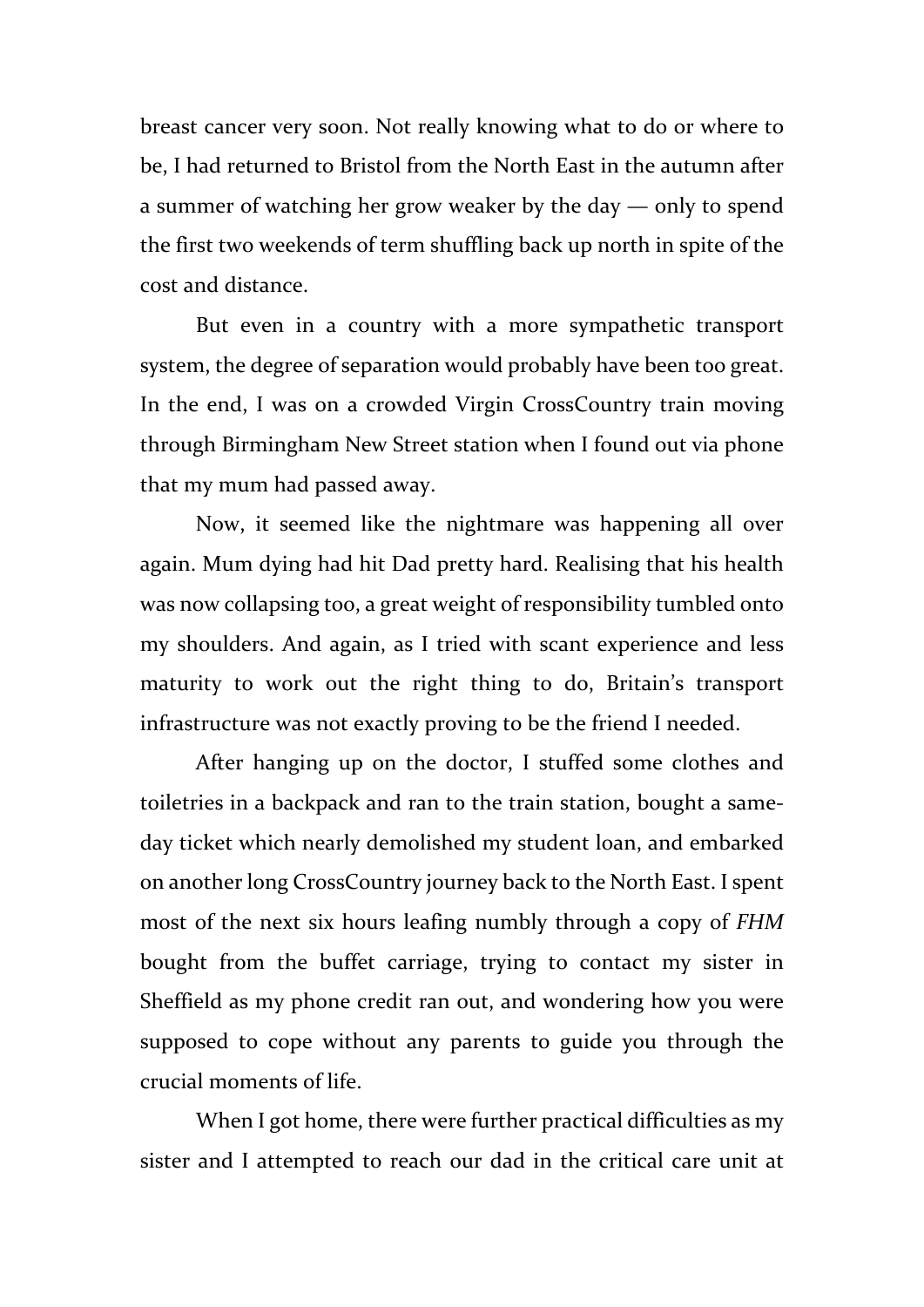Cramlington. As neither of us could drive, this meant a punishing two-and-a-half-hour journey across the North East on public transport, from our home near Hexham (where the local hospital was), through to the network hub at Newcastle, and then to the more specialised ward in Cramlington.

Political developments were largely to blame here. Partly based on advice given by Richard Branson's Virgin, the New Labour government elected in 1997 introduced forms of privatisation into the NHS, so that, for example, local hospitals were grouped together in 'Foundation Trusts' managed by public-private partnerships. After the reforms had taken effect in Northumberland, where previously you would have been treated at the nearest local hospital for almost anything, you now had to visit the most relevant hospital in the Trust, depending on the form of treatment you needed.

As we made daily trips to visit our dad via infrequent bus services and rickety train carriages, and as his condition worsened to the point of no return, it felt as though an entire political system had contrived to make life even harder for us as we dealt with a family tragedy that was spiralling out of control like a damaged record.

\*\*\*

How did life on the edge of one of the world's richest countries come to be like this?

Though it has always had its fair share of social and economic difficulties, the North East of England did not use to be a place where mobility was such a problem. In fact, far from being an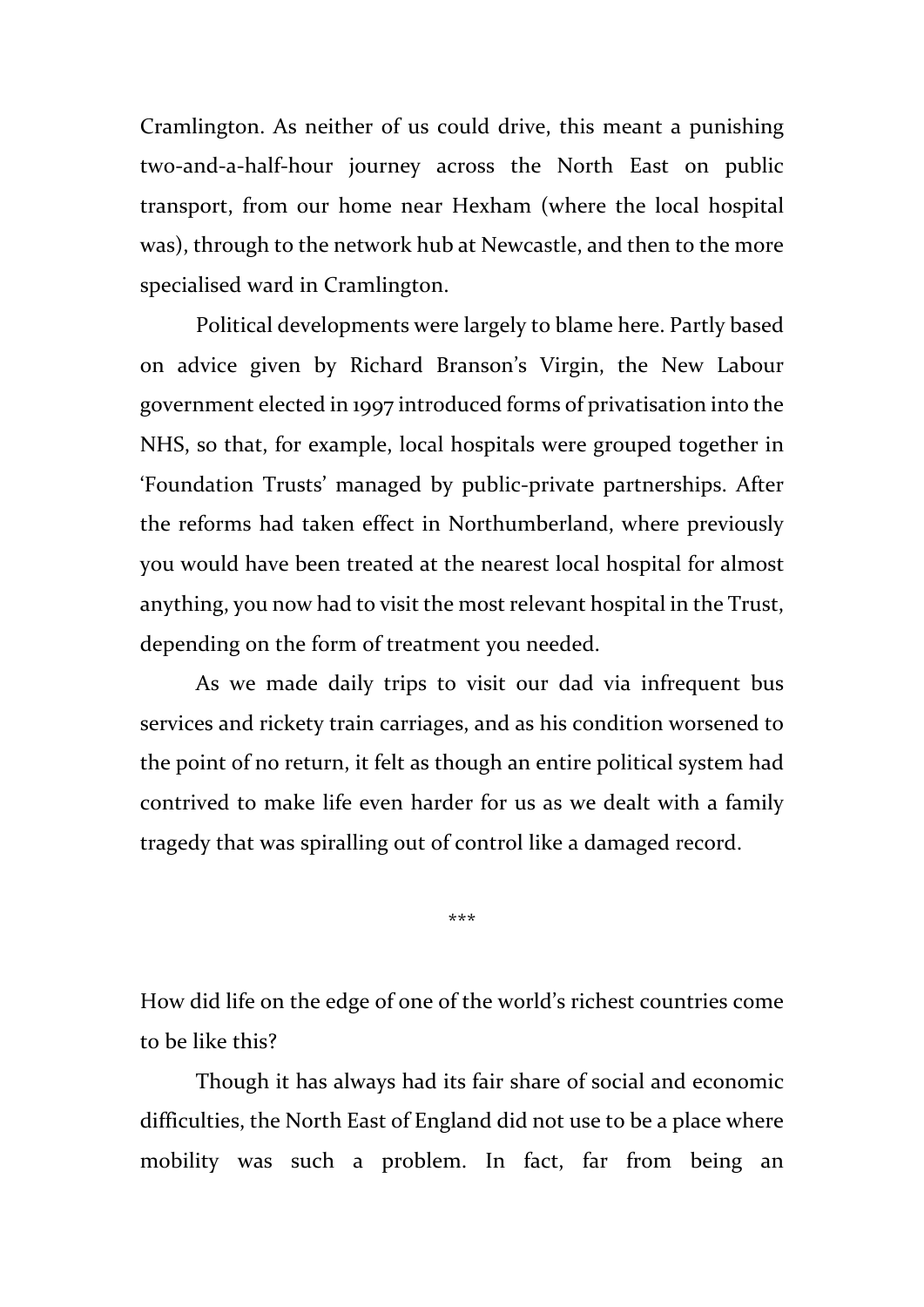underdeveloped backwater, this part of the world is one of the places which taught us what it means to be modern, a place which embodies what it feels likes to be always hurtling restlessly into the future.

The North East's spirit of technological advancement has a long history. After centuries of being a borderland at far remove from the centres of the English establishment, the region kicked into energetic life with the advent of historical modernity. In the 19th century, of course, the North East's 'capital' Newcastle was one of the global centres of modern technology — an area where the steam train was developed, hydraulic machinery emerged, and the incandescent light bulb was patented. In 1879, Mosley Street, in the centre of town, became the first electrically lit street in the world (a fact which sits strangely beside its more recent status as a favourite drinking spot for members of the cast of *Geordie Shore*). A little later, in 1884, a Newcastle-based engineer invented the steam turbine, a device which has been used to generate the vast majority of the world's supply of electricity ever since.

Partly because of this high-powered industrial heritage, visually embodied in the dramatic geometry of the vaulting rail and road bridges which dominate the city's Quayside, Newcastle is a place where surging connectivity is an essential part of the accents of speech, the rhythm of the streets and the motions of the mind. Indeed, we might say that ever since the 19th century, Newcastle has been — in every sense — a city of electrifying movement.

But over the past few decades, Newcastle's historic status as a dynamic, forward-facing regional capital has been severely tested. After centuries of being at the leading edge of transport design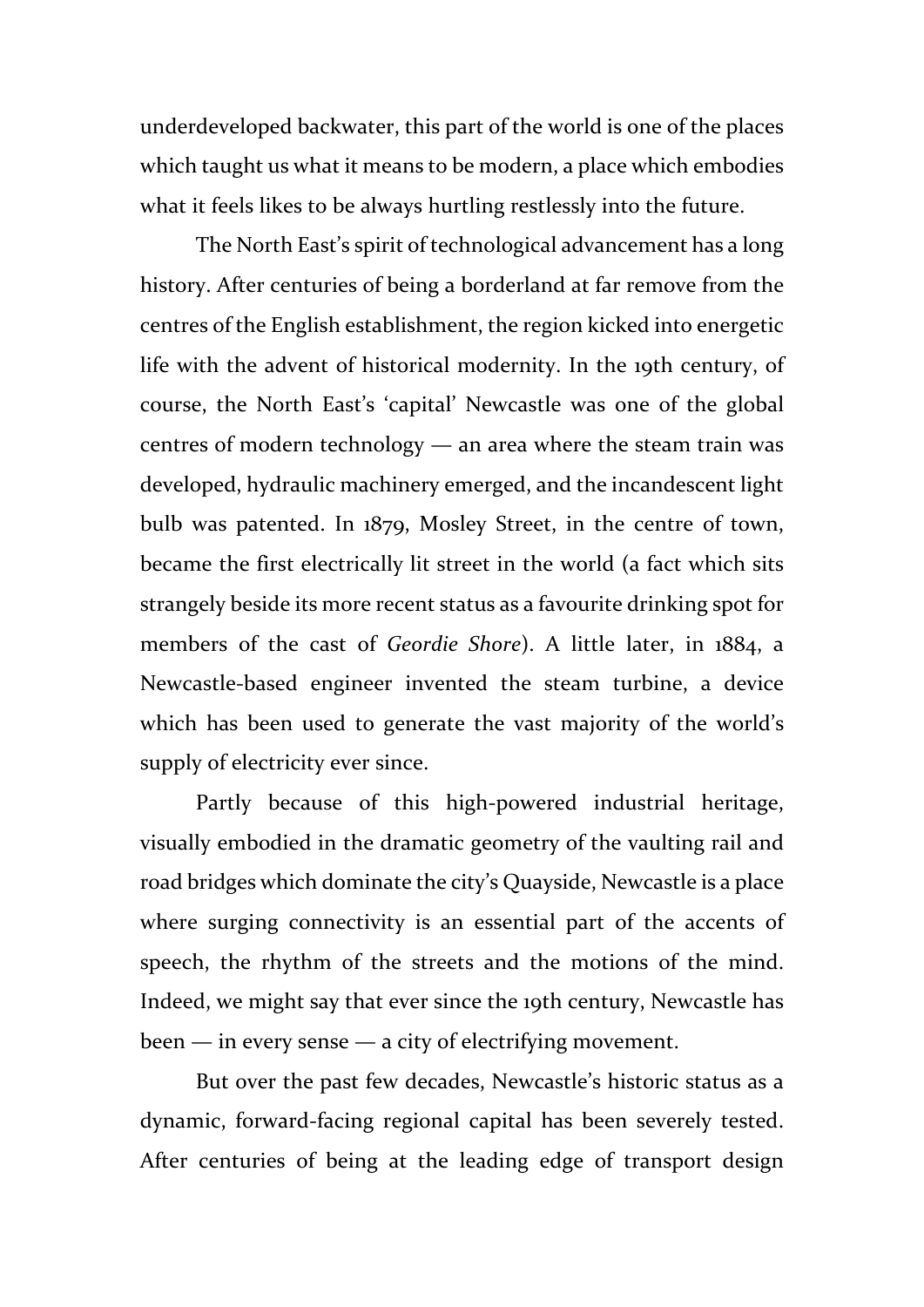(especially rail technology), the North East has been increasingly isolated and marginalised by the tardy development of the UK's transport system over the past 40 years. When the Tyne and Wear Metro opened in the summer of 1980, few would have predicted that this remarkable civic utility would amount to the last major expansion of the North East's transport infrastructure in the post-war period — a final fling for the modernist and industrial culture that dominated the region for a century and a half after the Big Bang of George and Robert Stephenson's *Rocket* in 1829.

Since the transport system expanded for the last time with the opening of the Metro, the North East has had to be content with patchy, overpriced private services, rail carriages converted from bus parts, and no substantial extension of transport capacity or scope, despite decades of population growth and increasing environmental urgency. Given this backdrop of decay and dis-integration of local and national travel networks, there is a basic, material sense in which the North East is now further away from the centres of British political and economic power than at any point since the 19th century.

But what of the human cost of an outdated, poorly maintained public transport system? Like many others, my life has been shaped in certain crucial ways by the historic, systemic failure of public travel in this country. Where I grew up in the Tyne Valley, the ghosts of a vanished technological past haunt the landscape. Venture even a short distance westward from the centre of Newcastle and you will quickly encounter a hinterland of abandoned mines, obsolete train tracks, and bridleways converted to walking routes — residues of an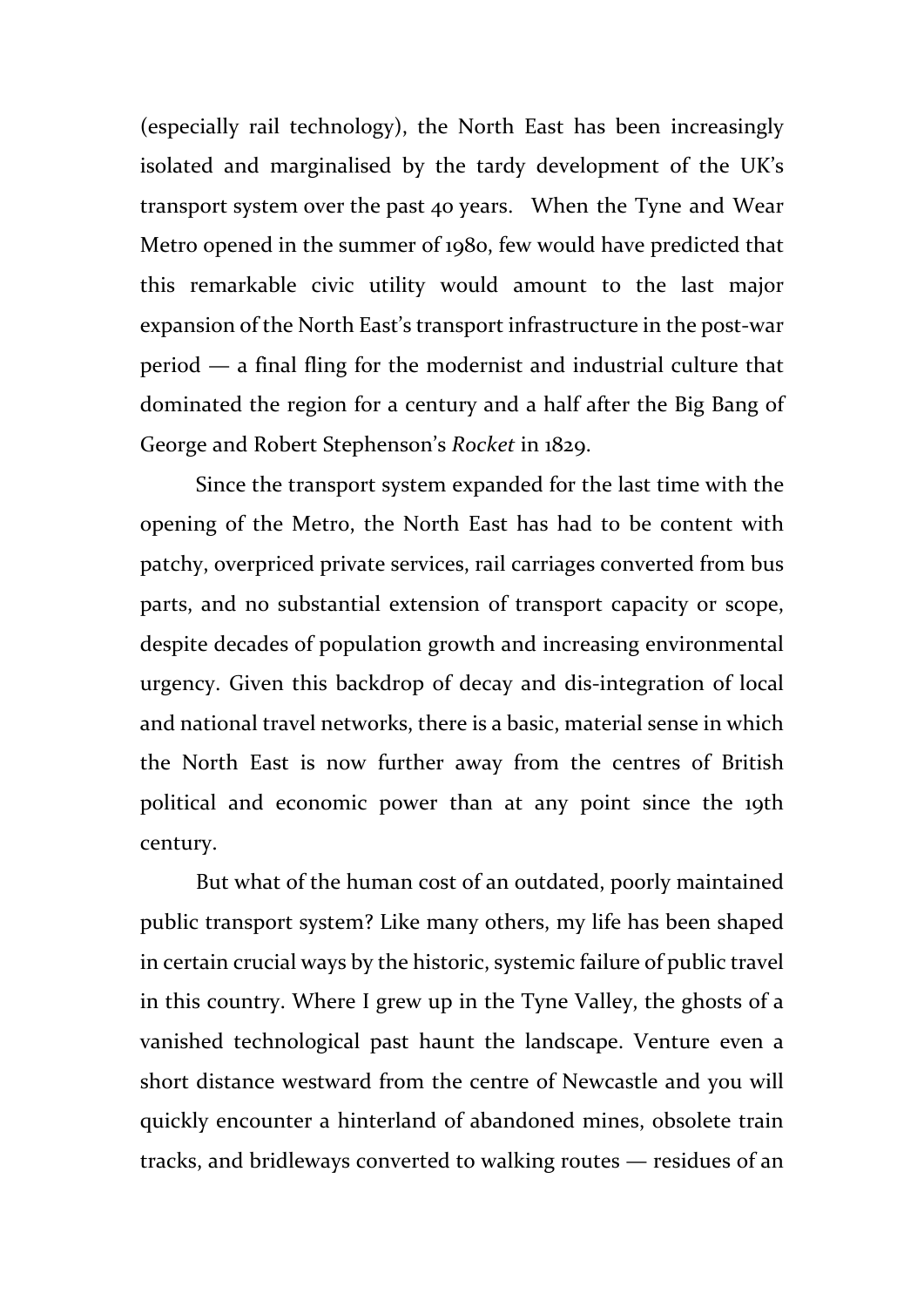industrial heritage that now has very little, if anything, to do with the region's economic and social life.

To be sure, as in much of the North East, the disappearance of transport in the Tyne Valley predates the civic decline of recent years, occurring long before the processes of privatisation, underinvestment and austerity that have overshadowed the millennial period.

For example in my village, Fourstones, the railway station was liquidated in the late 1960s, in the wake of the Beeching Reports commissioned by Harold Macmillan at the start of that decade. These fateful publications, written by the chairman of British Railways, Dr Richard Beeching, recommended a massive downgrading of the British rail system at a time when the motorcar was beginning to rule the world. In the North East, this led to the closure of dozens of stations (many of which were in large, populous towns like Blyth and Ashington), and the running-down of entire routes, such as the Durham–Bishop Auckland line. In West Northumberland, the cancellation of the Border Counties Railway in the 1950s had already left behind a series of ghost stations in isolated rural locations like Falstone and Deadwater. After what became known as the 'Beeching cuts', large parts of the North East were effectively removed from the transport network and cut off from the central civic institutions of the region and nation.

The impact of removing a railway station from a village or town can be devastating. There is a popular myth that rural locales are cosy, sociable places where the ancient traditions of English pastoral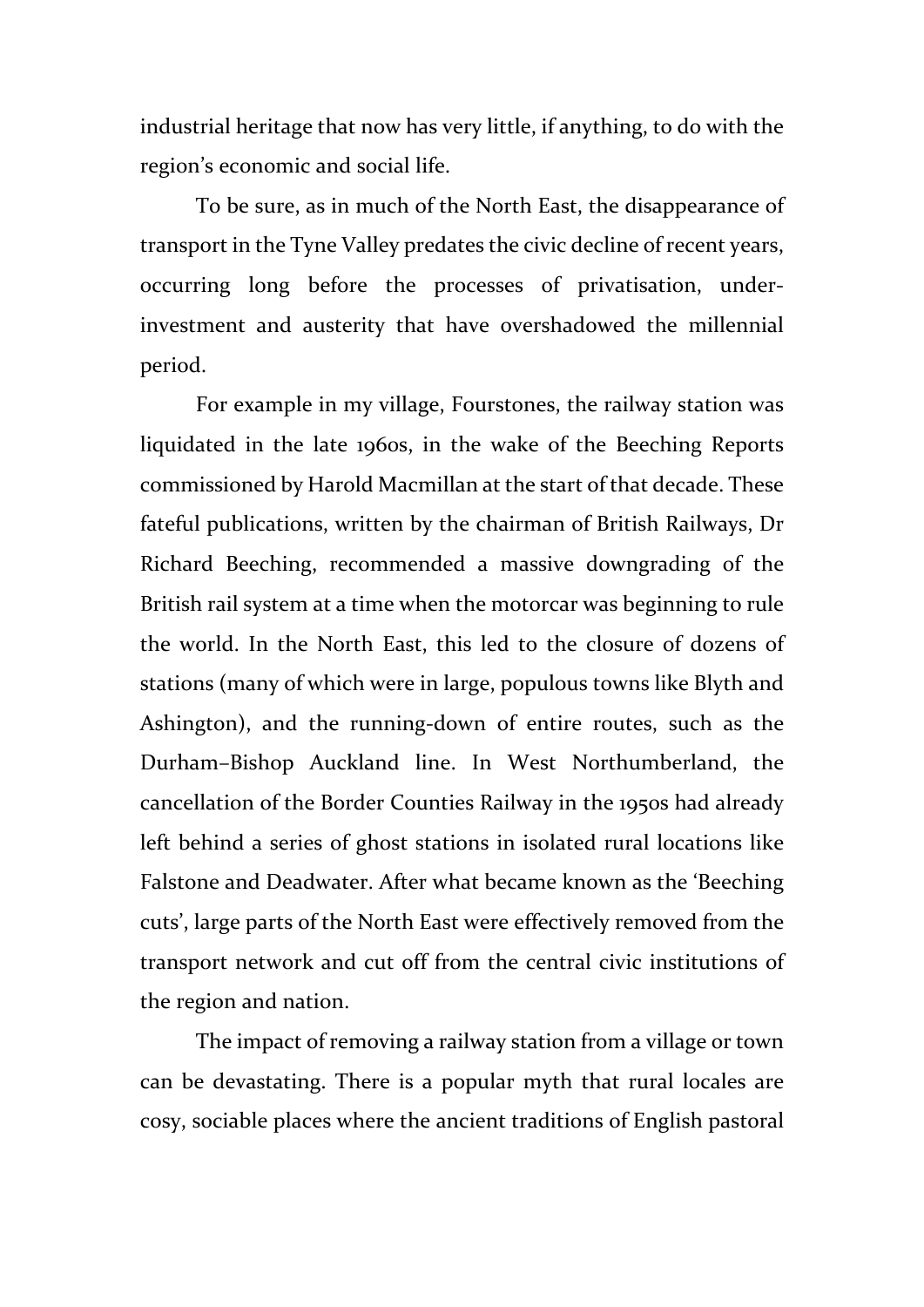life have been preserved in the face of a dehumanising modernity more commonly associated with urban areas.

In fact, only a tiny percentage of people in the countryside (most notably farmers) fit the stereotype of the self-sufficient rural community. For some time now, the vast majority of people in the rural and semi-rural North East have relied on transport to enable them to get to work, access basic amenities and meet up with friends and family (especially after the winding down of industries like mining, which sustained local ecosystems).

Without an efficient public transport system, the sad reality is that rural life becomes an interminable series of car drives — for those who can afford it. For those who do not have access to a car for whatever reason — whether temporarily or permanently — it can be a lonely, laborious existence. If society does not step in to mobilise and empower its citizens through travel, life in places like the rural North East comes to be governed by the isolation of the cut-off domestic household, and the mundane, daily struggle of trying and often failing — to get where you need to be.

\*\*\*

The story of the decline of transport in the North East — and in Britain as a whole — is part of a much wider narrative of social and individual withdrawal after the death of Victorian and modernist ideals of collective progress. It is a story about fundamental changes to the whole pattern of life in this country over the past few decades, rather than one about a closed railway station here or there.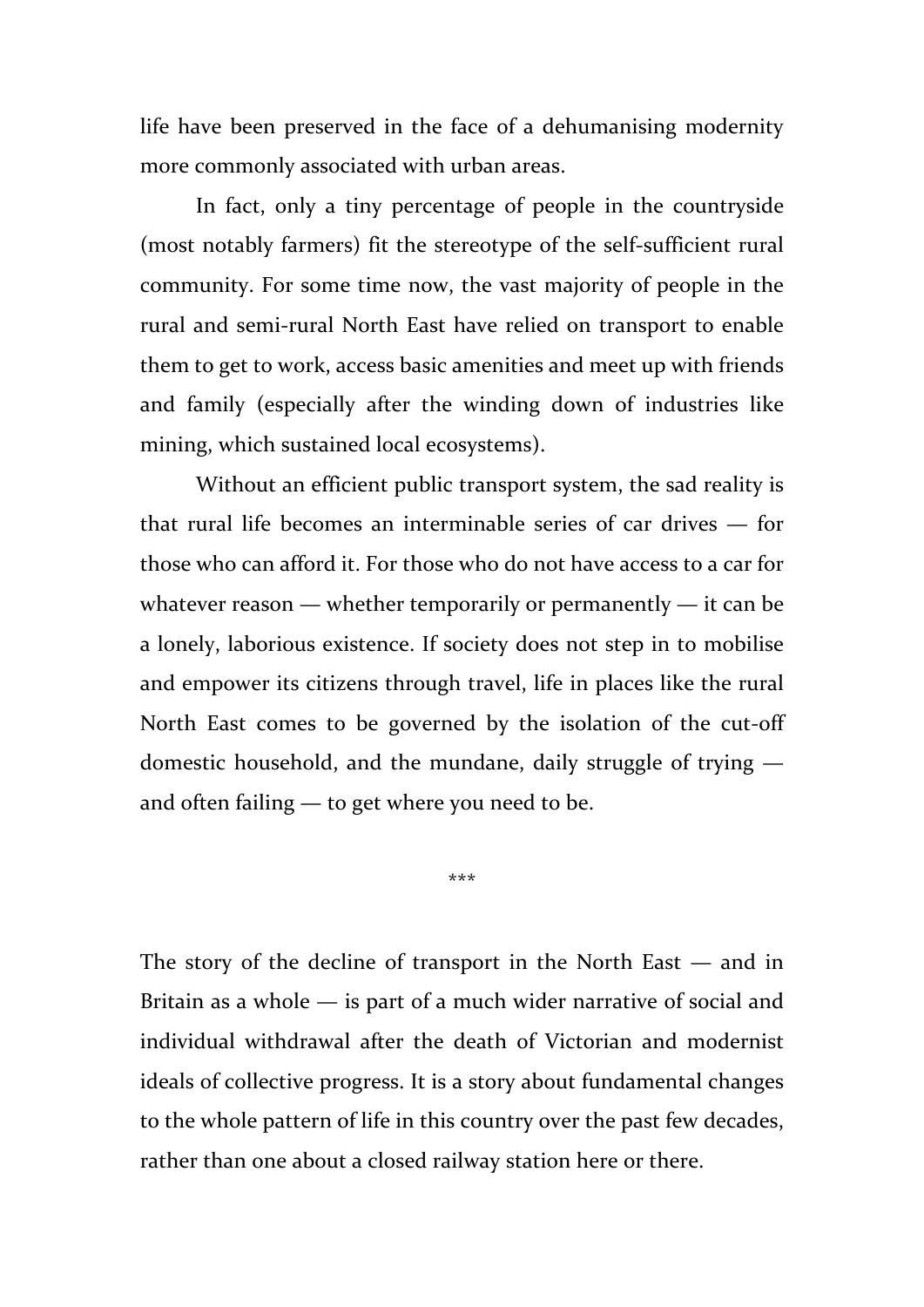But this is not the place for an overarching survey of the past half-century or so of British society. It will be better if I try finally to emphasise how the political and personal have overlapped in my family's case (which was, I should stress, unlucky, but not all that unusual).

I don't know, and I cannot now ask them, but I think that when my parents moved to the North East in the 1970s, they were attracted by the romance of being slightly off-radar. They had both grown up mostly in London, which is about as far away from rural Northumberland (in both physical and cultural terms) as it's possible to get. In deciding to move here, I'm pretty sure they were at least partly motivated by the familiar city dwellers' urge to get back to nature and community — of which there is, famously, no shortage in the North East.

But more than this, I think they were destined, as members of the post-war generation, to find a place on the edge of society when they went in search of somewhere to settle down. As baby boomers, they grew up in a Britain where almost everything was provided by the state — free healthcare, free education (from nursery through to university), plentiful secure employment, relatively cheap housing, solid civic amenities. As public sector workers who had passed through Polytechnic educations to permanent employment with relative ease, to an extent they must have looked on this country as a place that was set up mostly in their favour, even if their socialist worldview led them to feel anger about a range of political injustices.

As such, they and their friends were mostly able to go in search of modest versions of the good life without much concern about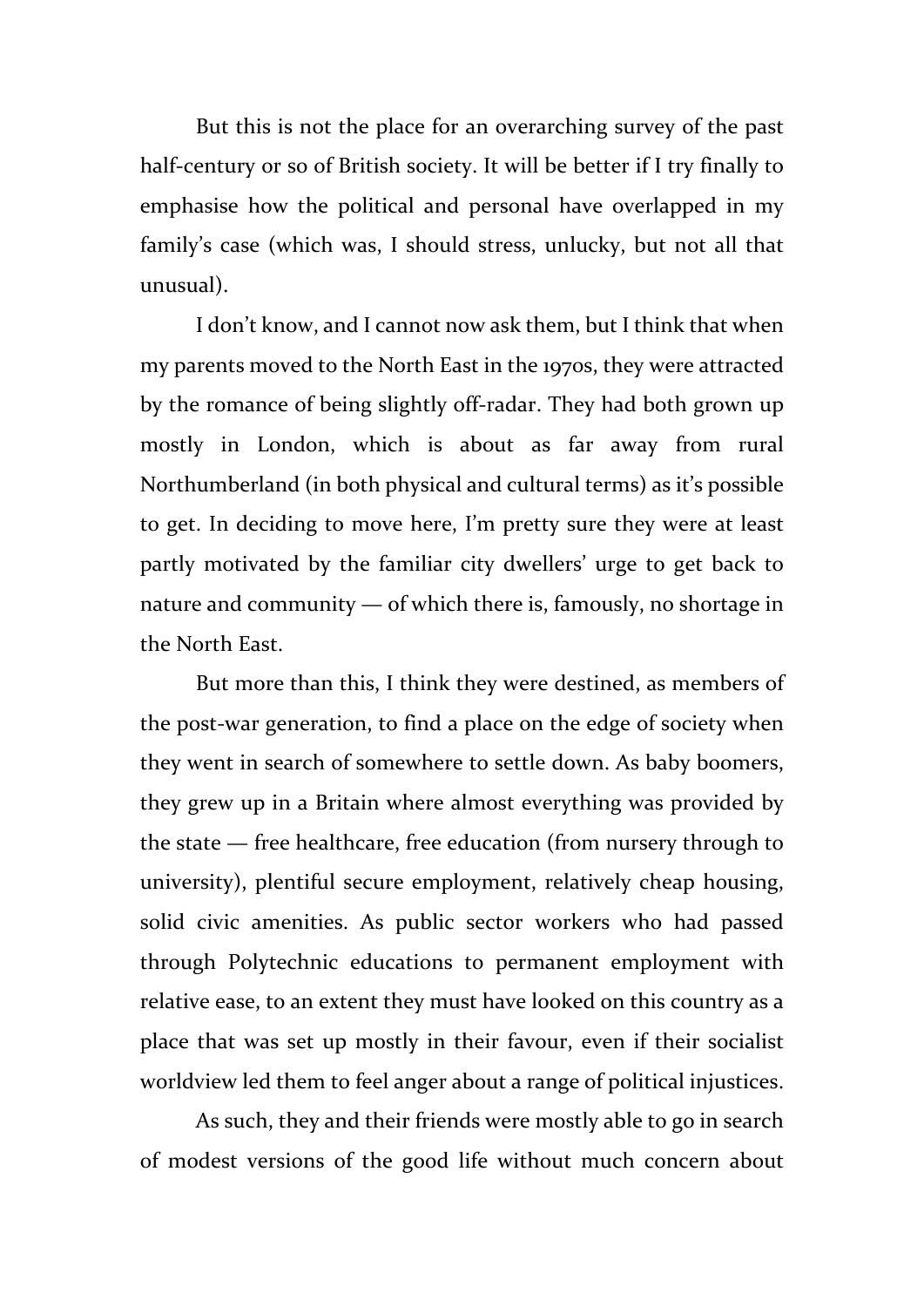practical hindrances. When my dad got a job as a lecturer at Newcastle Poly, my mum came to join him after a couple of years of long-distance commuting, safe in the knowledge that she would find it relatively easy to get a job as a primary school teacher in the North East. From their flat in Newcastle, they then migrated to a recently vacated mining terrace in a remote corner of South Tynedale — and again, they were able to strike out like this because they could count on steady jobs and a decent standard of living.

But they hadn't counted on what would happen after Margaret Thatcher's 'no such thing as society' ethos started to be practically implemented from the 1980s on. At the deepest level, they could not have predicted how almost all of the social reforms of the next few decades would be based on the idea that life should revolve around the individual and the self-enclosed family unit, at the expense of wider social safety nets. My parents were unlucky enough to get ill in a society where systems of state support had been rolled back, because of an assumption that individuals will mostly be okay without them. In fact, as my family's experience showed, the removal of state support is bound to leave most people facing serious adversity and even social abandonment at some point in their lives.

In the case of my sister and I, it would be no exaggeration to say that a 2.5-hour journey via public transport to the designated local hospital at the time of a parent's final illness is equivalent to  $$ if not in fact much worse than — many pre-twentieth-century experiences of desperation in accessing local travel and healthcare amenities. And to reiterate, I do not think that our example was all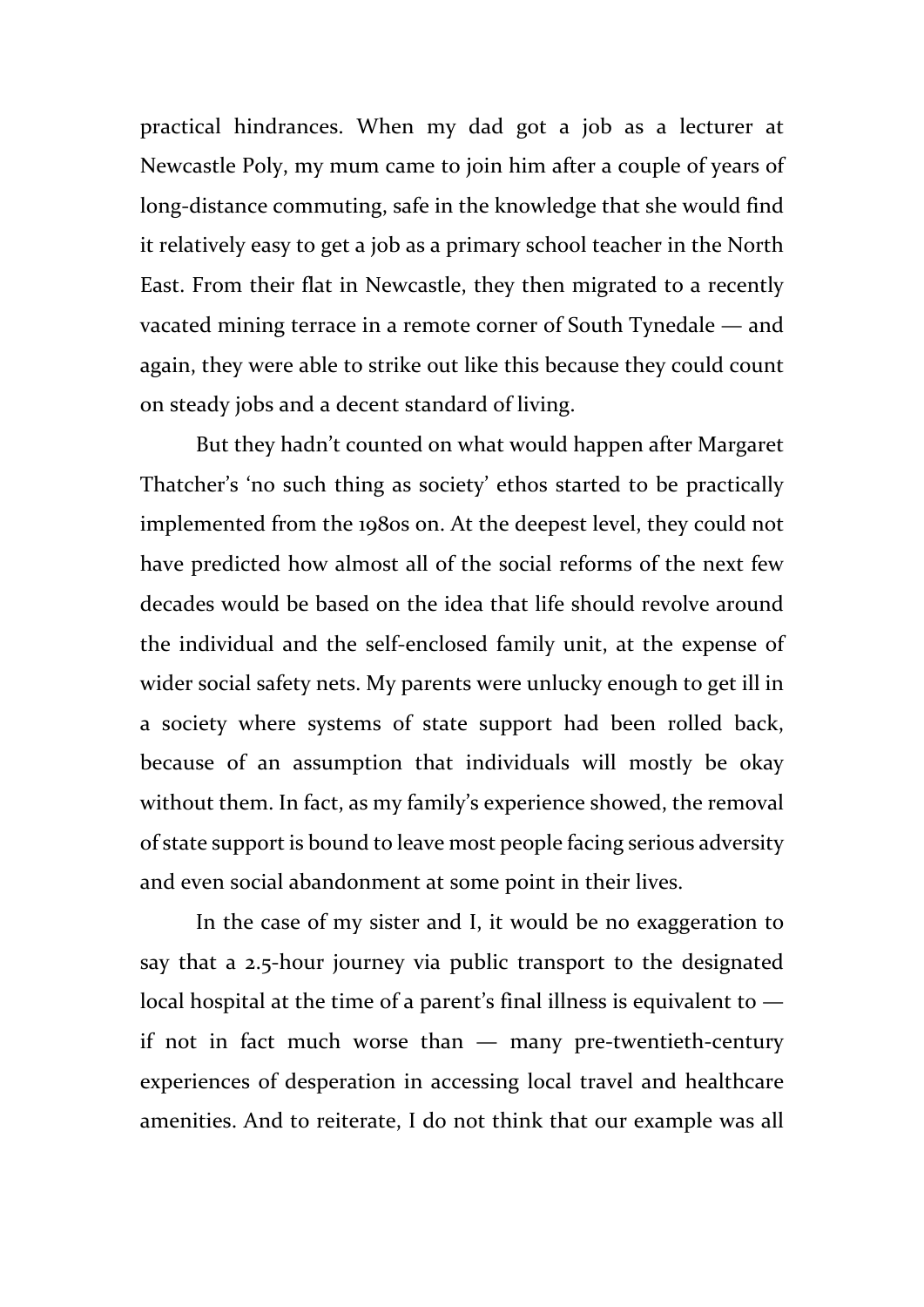that atypical, having heard many similar horror stories of life in twenty-first-century Britain over the last fifteen years.

\*\*\*

More positively, it is not so very difficult to imagine a brighter future for the North East and its public infrastructure — beginning with the keystone of the transport system. As demonstrated by recent developments like the go-ahead for the HS2 railway line connecting London and Birmingham — and, much closer to home, the announcement of plans to reopen the old route between Newcastle, Ashington and Blyth — it is relatively easy to implement public works projects with the potential to dramatically improve the connectedness of the UK. All that is required is the political wherewithal to enable such schemes, and of course, the courage to channel public money back towards the public sector — two things that have been in drastically short supply over the last four decades of privatisation and low investment.

As part of the plans for post-war Newcastle that eventually gave rise to the Tyne and Wear Metro, there were evocative sketches of monorail lines arching across Northumberland Street and high in the sky above St James's Park. There is no reason why similarly ambitious schemes should not be revived in the 21st century.

If the Metro could be built amid the economic crises of the seventies and eighties, it seems reasonable to suggest that we should be able to afford a modest extension of the same facility at a time when the economic hardships endured by regions like the North East have become an issue of some political and environmental urgency. Why not ensure a rail link in every North East town or district with a